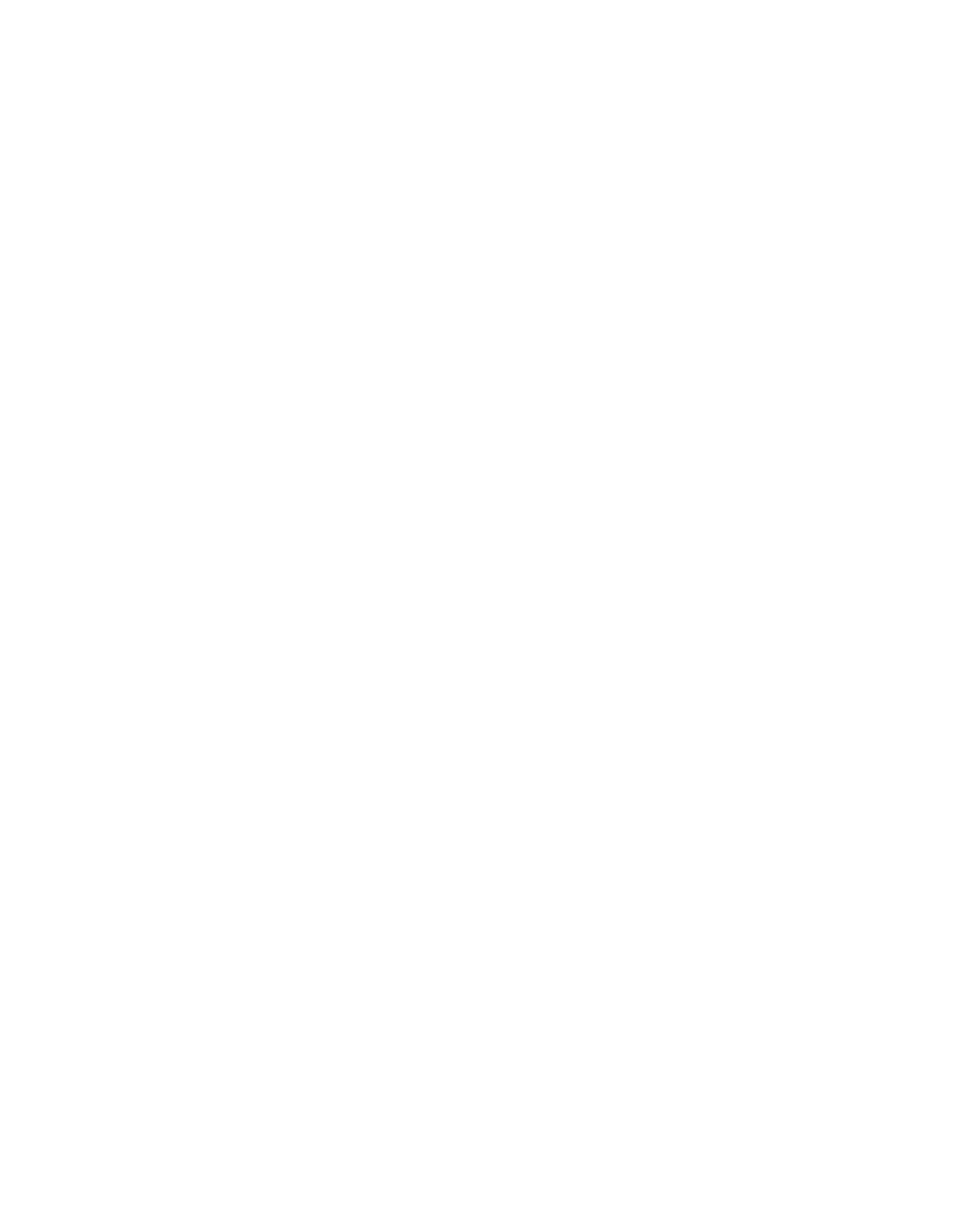## **THE JERSEY COUNCIL FOR SAFETY AND HEALTH AT WORK**

## **Annual report 2003**

Council was once more most grateful for the support of the Employment and Social Security Committee for its decision to continue its financial support of health and safety.

## **Communicating information**

## Telephone Helpline

Council launched its new telephone helpline service, under the registered business name of safetynet.jersey, on Monday 15th April 2002. Calls to the helpline were dealt with by a U.K. based consultancy, fully briefed in all aspects of Jersey's health and safety law, regulations and codes of practice. Dedicated telephonists took calls and either an answer was supplied immediately or, if the query was of a more technical nature, given an estimated response time for a specialist consultant to call back. All calls to the helpline were noted for statistical analysis but totally confidential. Enquiries to the helpline could also be sent by e-mail and answered by telephone or e-mail dependent on the enquirer's preference.

Despite giving the helpline a considerable amount of publicity at its launch Council recognised that it would take time for people to become fully aware of this new service. The helpline ran on a trial basis until December 2002 when it was found to have only received 50 calls. The expense of the set up and running costs could not justify its continuation and the helpline was put onto an answer phone from January 2003 with its full closure the end of May 2003.

## Website

Council's website was originally produced through an internet company and only updated on a quarterly basis. In October 2002 a new package called Dreamweaver was added to the Council computer and by December 2002 the website was up and running. The site is fully maintained and run by the Secretary and updated as often as time permits. A forum has been set up on this site which allows users to log on and pose questions which can be answered by others thereby providing a base for the transfer of ideas and information across the workforce. As yet this forum remains unused but sample questions and answers will be placed to indicate how this system can be used.

## Media

Press releases were sent to all media concerning the training courses, Safetynet, the new Ladder leaflet and JOSHA. The Jersey Evening Post ran an article on the appointment of the new secretary and has continued to provide assistance in raising awareness of our efforts through its business editor. The radio has also given air time to JOSHA and interviewed Ray Pettit on a manual handling course. Channel Television were slow to respond initially but have since become interested in this area and have interviewed the Chairman live twice and supported JOSHA with interviews prior to the events taking place both with the secretary and the visiting guest speakers. The Council is actively looking to seek further support of health and safety through the media.

## New Association

One of the aims of Council as highlighted in The Way Forward was to set up a new 'JASO'. After much discussion the Jersey Occupational Safety & Health Association (JOSHA) was launched on February 21st 2003 at the Pomme d'Or Hotel with guest speaker being John Nichol, the RAF Navigator shot down and imprisoned during the previous Gulf War. 110 people attended this evening and the feedback forms showed that 100% enjoyed the evening.

A Steering group was set up to guide the association forward and Tony Allchurch, Council member, volunteered to head this up as its Chairman. The administrative work is dealt with by the Council Secretary and 4 members of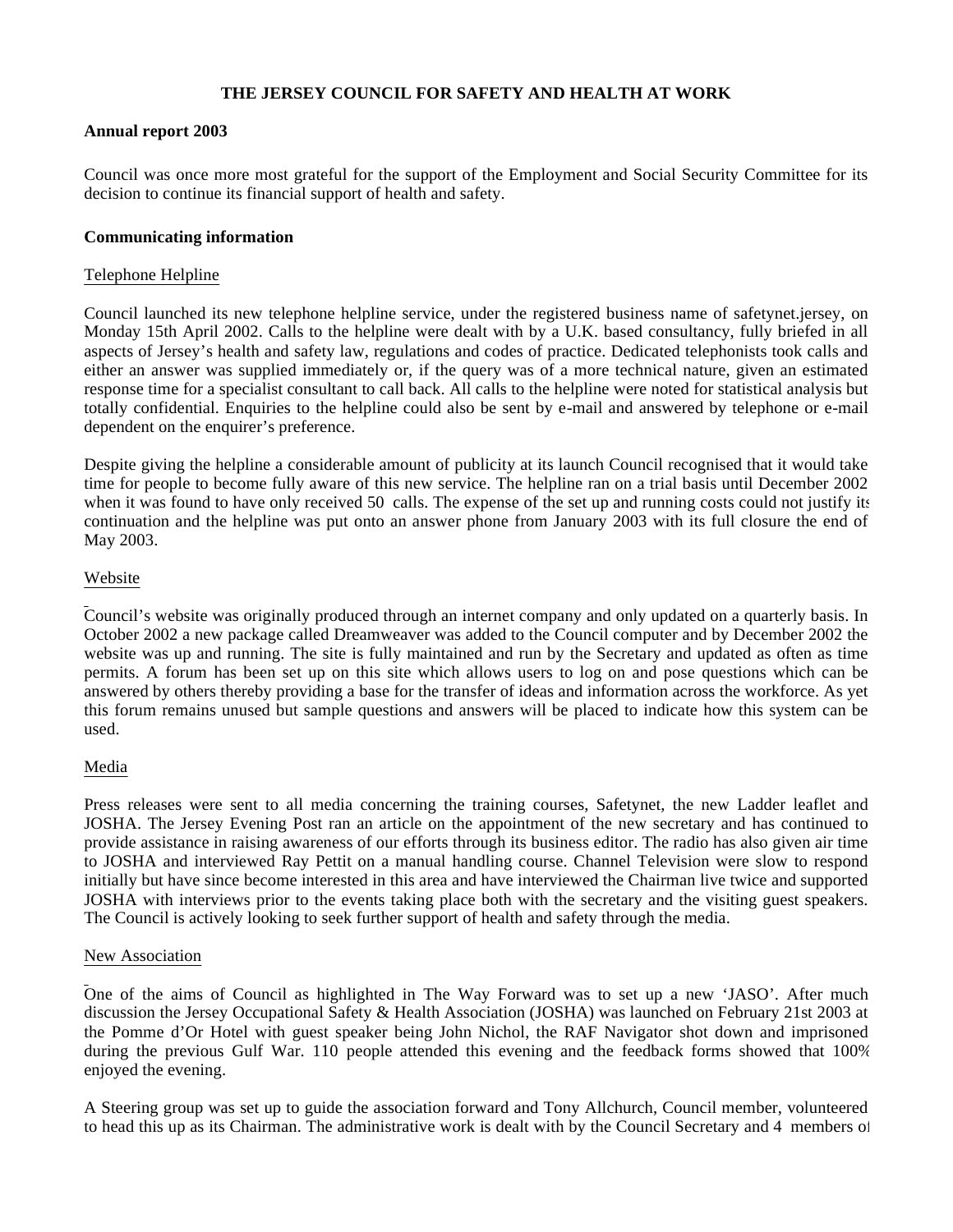the working community also volunteered to be part of the group. They are Doug Hull who has since joined Council, John Le Signe from Channel Television, Paddy Guyomard from the J.E.C. and Cate Curwood of the Training Care Development Centre.

A second meeting was arranged for April 25th with guest speaker Judith Hann, from Tomorrow's World, who spoke about her work and the stress involved. 40 people attended, this time at The Grand Hotel. The smaller turnout was seen as partly due to the date, during a four day week just after Easter; and partly down to reality in that most associations do not have such high numbers consistently.

Membership was discussed and again feedback forms came back positive in favour of joining up and this procedure is now under way. JOSHA will be formally recognised as a health and safety association with ongoing meetings.

## Newsletter and Information Leaflets

Council continues to promote its activities and other items of interest through its Newsletter that is circulated four times a year to all on its mailing list. During the last year arrangements have been made for various health and safety leaflets supplied by Council, along with the Newsletter, to be made available at a number of central locations in St. Helier. This is seen as yet another way in which to bring health and safety issues to the attention of more people.

## Publications

The new Ladders publication out in June 2002.

## Video Library

Council are looking at this area of its provision as much of the videos are now outdated. Little use was being given to them until the website introduced a section on availability when several people called to ask where they could be found. Council will be deciding whether to update videos or whether to purchase CD Rom format which is quicker to load onto a computer and run.

## **Training**

Council has produced more courses during the first half of 2003 than in the previous year, due to demand. A full list of course and attendees can be found in Appendix 1.

## Courses and seminars

The training courses provided by Council during the last year have been well supported and much appreciated. Council is grateful to the various instructors/tutors who deliver training on Council's behalf with great care and professionalism and to a very high standard.

## **Other matters**

## Provision of health and safety training for non-English speaking workers

It is a continuing concern that non-English speaking workers are likely to receive little, if any, health and safety information and training. Council Members do not believe that it would be practicable to deliver training in languages other than English but would wish to find ways in which to assist employers communicate the necessary information to their workforce. Attempts to identify leaflets written in Portuguese, and similar to those produced by the HSE in the U.K., have not met with any success. Council has however produced a poster in Portuguese alerting readers to the dangers of slips, trips and falls which make up a large percentage of accidents at work.

The poster was also produced in English but has had little success at distribution as yet. With the increase in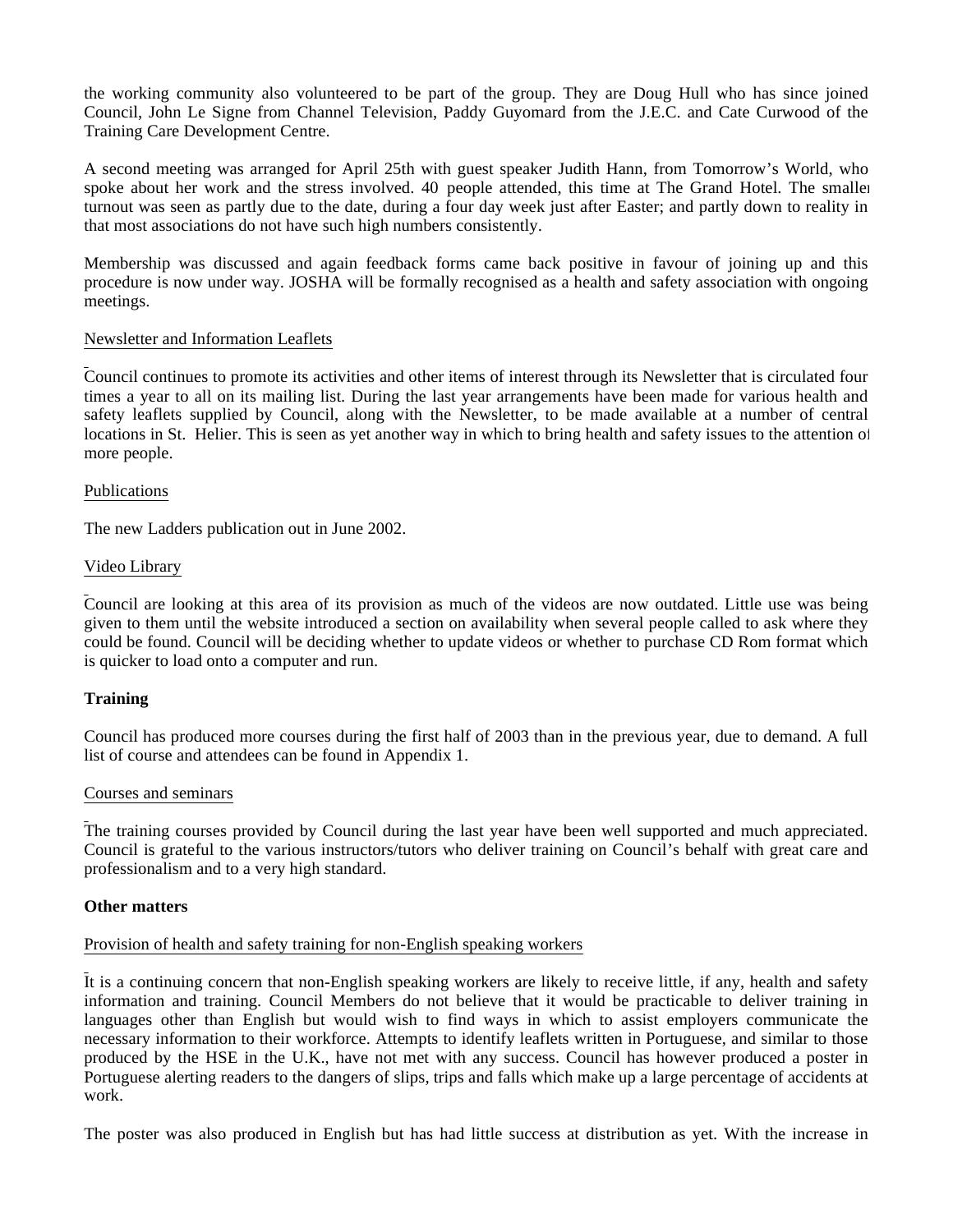Polish workers in the farm industry this has raised further questions as to the possibility of providing information in different languages.

The Jersey Hospitality Association provided the hotel industry with a series of courses aimed at the foreign members of the workforce, part of the course involved a day of health and safety induction. The Association approached the Council in the first instance but the remit was not something we could help with. However we did provide a few names who might help on the understanding that we were not recommending an individual and with this in mind the Association employed a local trainer who covered the subject to their satisfaction.

## **Education**

Council felt that by introducing health and safety to secondary students it would allow for ground work to be covered before the student started work. To this end the Council Chairman and Secretary met with the Project Trident Director who arranged for Council to meet with the Careers Teachers from all Secondary schools. This has given both sides the opportunity of seeing what can be provided. Council sponsored the 'Be Safe' booklets given to every student taking part in the Project Trident 3-week work process (1500 a year). This booklet provides easy to read help and advice on health and safety in the workplace.

Council continues to look at ways it can provide help to students and will offer professional speakers to schools for group talks.

## Construction site safety

Council's Chairman, along with Mr. Myers continued to be involved with representatives of the Construction Industry during the last year.

The Council provided a grant to pay for a professional facilitator to attend the Jersey Builders and Allied Traders meetings and prepare a report which focused on induction training. Despite providing a detailed report with associated prices the JBATEF have been unable to make a further decision on action. The facilitator has been prepared to waive his fee in return for commitment to the induction training which he would help provide but even this has been met with no takers.

Council is disappointed at the negative response from the construction industry and continues to try to find ways to tackle this major problem.

## **Farewell and Welcome!**

## Members

At the end of 2002 Jason Drelaud took on a new job and found that he was unable to commit his time further to Council and thereby offered his resignation. Following this Council was sad to lose Mark Baylem in March 2003 after many years of service.

Council looked to the new JOSHA steering group set up to move the association forward. Doug Hull had previously been shortlisted for Council and was therefore asked if he would still be interested. He was and took over the position made vacant by Jason Drelaud in April 2003. Interviews are taking place for a replacement for Mark.

## **Secretary**

Mrs. Jill Corbin, who has worked as Council's secretary for 11 years, resigned in March but agreed to continue to work until just beyond Council's year end (mid-July) in order to give Council time to appoint a successor and to allow for a handover period. This has resulted in a smooth changeover and Council welcomed Mrs. Annie Le Voguer as secretary.

## **Thanks**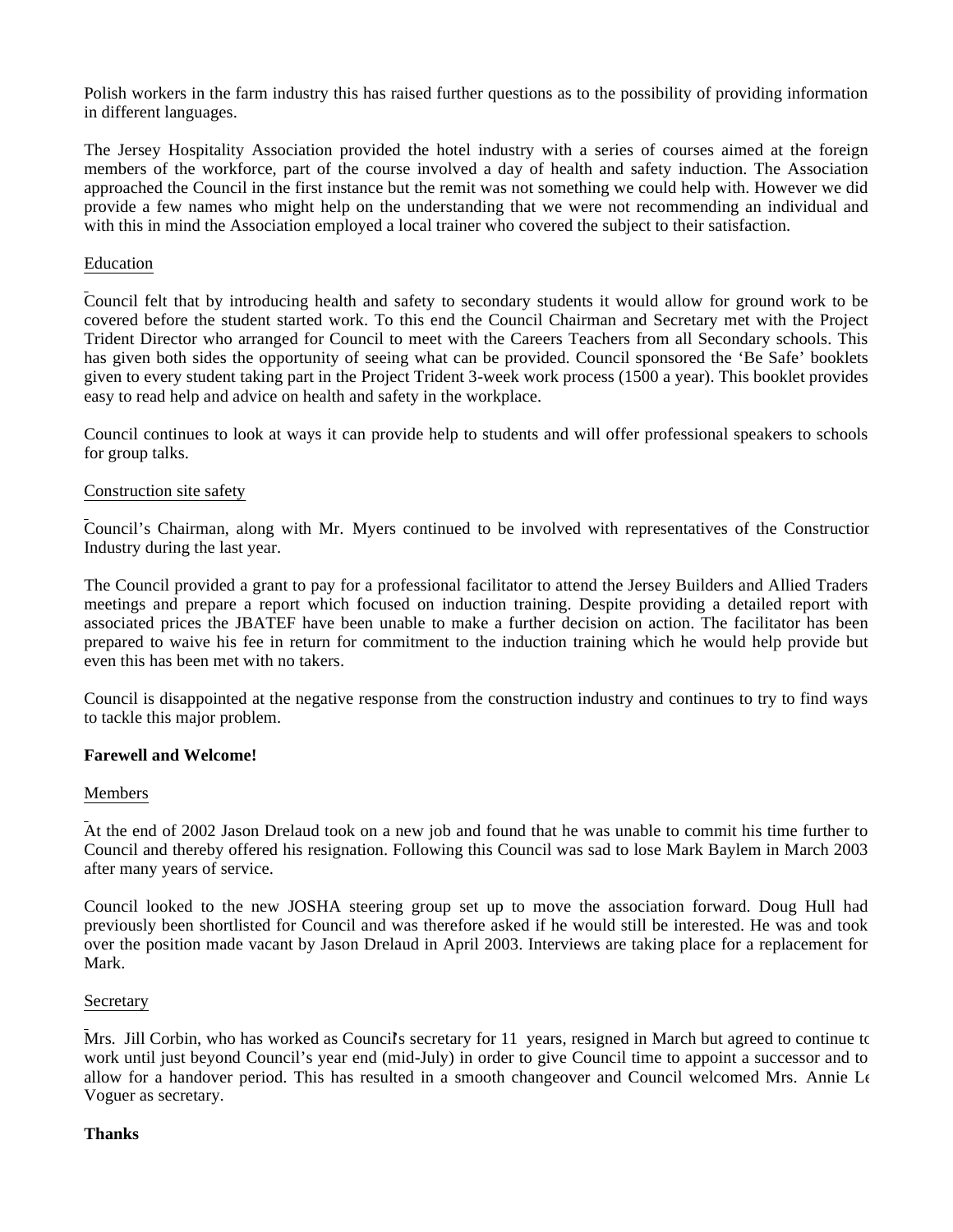Council's most successful tutor is without doubt Ray Pettit who continues to provide a series of first class manual handling courses. Ray's enthusiasm and energy spills over to those attending and his reputation proceeds him.

Council also thanks the tutors and instructors from Key Consultancy who deliver most of the health and safety management courses on Council's behalf.

Council continues to work in partnership with the States of Jersey Fire Service in the provision of Fire Safety Awareness courses. We are grateful to all those staff who deliver the training or help in other ways.

Thanks also go to the T.A. for the use of their facilities for several of our courses along with The Water's Edge Hotel and the Durrell Wildlife Conservation Trust training centre who has recently been providing the Les Noyers Training Centre as an excellent venue.

Thanks are also due to many others, but in particular to Jersey Gas for much practical help during the last year and to the staff at the Health and Safety Inspectorate who have been so helpful towards the new secretary and continue to provide her with assistance when needed.

We look forward to another year and the challenges that it will bring. Council will continue to strive to achieve the strategic objectives as set out in the 'Way Forward' report –

- *"to be recognised as a prime source of information and advice",*
- *"to increase the awareness of the Council and its services"*.

In doing that it will surely encourage everyone in the workplace to achieve ever higher standards and so reduce the incidence of accidents and ill-health.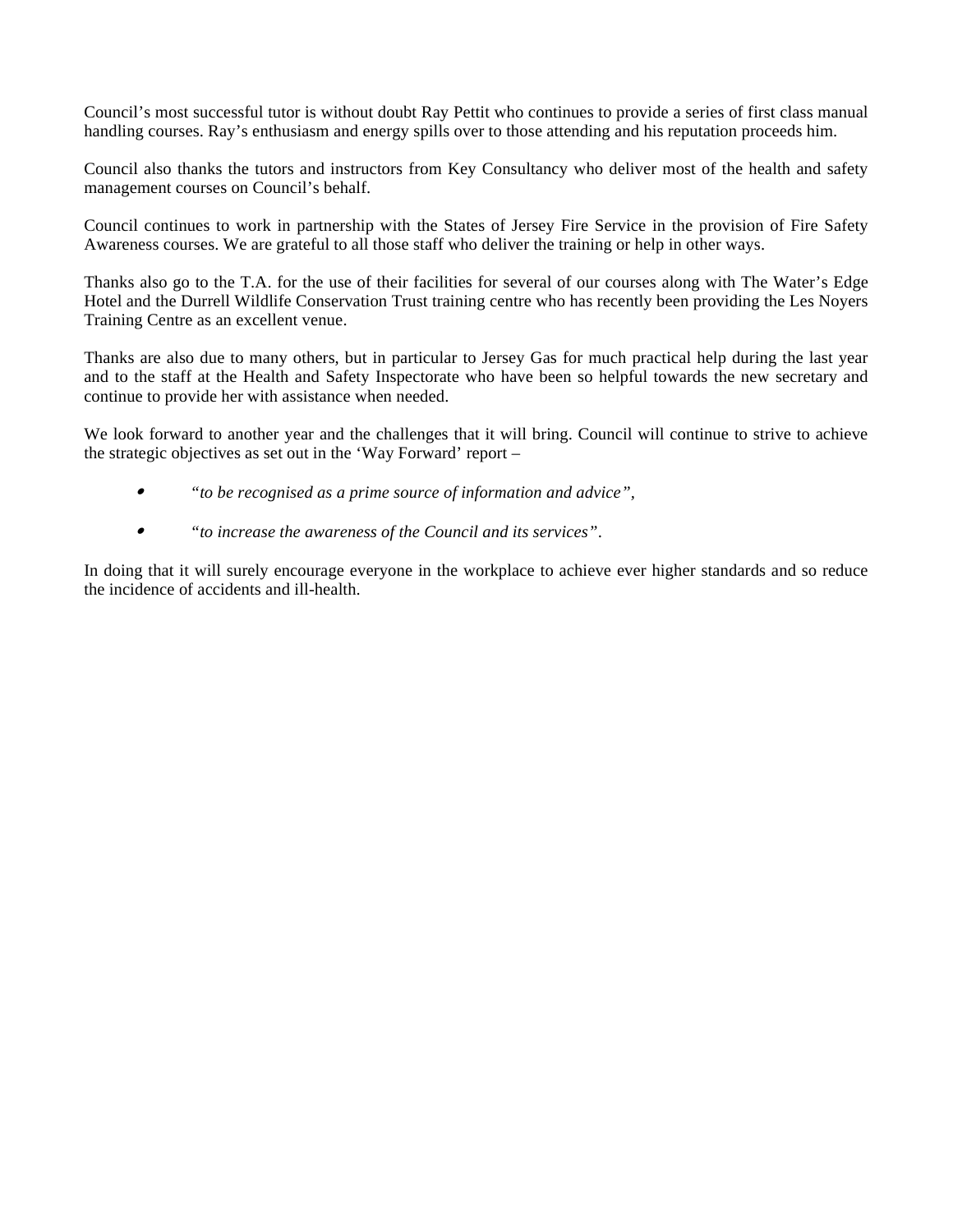| <b>Date</b>           | <b>Course</b>                  | <b>Duration</b>                       | <b>Delegates</b> |  |
|-----------------------|--------------------------------|---------------------------------------|------------------|--|
| 2002                  |                                |                                       |                  |  |
| 22nd July             | <b>Fire Safety Awareness</b>   | $2 \times \frac{1}{2}$ -day           | $\overline{33}$  |  |
| 26th July             | <b>Fire Safety Awareness</b>   | $\overline{2x\frac{1}{2}\text{-day}}$ | $\overline{30}$  |  |
| 6th September         | <b>Fire Safety Awareness</b>   | $2x\frac{1}{2}$ -day                  | $\overline{21}$  |  |
| 23rd September        | <b>Managing Safety Part I</b>  | $1$ day                               | $\overline{11}$  |  |
| 24th-27th September   | <b>IOSH</b>                    | 4 days                                | $\overline{13}$  |  |
| 7th October           | Managing Safety Part I         | $\overline{1 \text{ day}}$            | $\overline{17}$  |  |
| 25th October          | <b>Fire Safety Awareness</b>   | $2x\frac{1}{2}$ -day                  | $\overline{31}$  |  |
| 7th-8th November      | <b>Manual Handling</b>         | $2 x 1$ -day                          | $\overline{26}$  |  |
| 11th November         | <b>Manual Handling</b>         | 3 days                                | 9                |  |
|                       | Assessor/Instructor            |                                       |                  |  |
| 25th November         | <b>Fire Safety Awareness</b>   | $2x\frac{1}{2}$ -day                  | $\overline{26}$  |  |
| 2nd December          | <b>Fire Safety Awareness</b>   | $2x\frac{1}{2}$ -day                  | $\overline{24}$  |  |
| 6th December          | <b>Fire Safety Awareness</b>   | $1 x \frac{1}{2}$ -day                | $\overline{9}$   |  |
|                       | $\sqrt{2003}$                  |                                       |                  |  |
| 20th January          | <b>Fire Safety Awareness</b>   | $2x\frac{1}{2}$ -day                  | $\overline{20}$  |  |
| 17th February         | <b>Managing Safety Part I</b>  | $1 \overline{day}$                    | $\overline{17}$  |  |
| 18th February         | <b>Managing Safety Part II</b> | $1$ day                               | $\overline{11}$  |  |
| 4th March             | <b>DSE</b> Assessor            | $2 \text{ days}$                      | $\overline{15}$  |  |
| 6th March             | <b>DSE</b> Assessor            | 2 days                                | $\overline{17}$  |  |
| 17th March            | <b>Fire Safety Awareness</b>   | $2x\frac{1}{2}$ -day                  | $\overline{26}$  |  |
| 1st-2nd April         | $\overline{\text{Cat/Genny}}$  | $4x\frac{1}{2}$ -day                  | 28               |  |
| 1st April             | <b>DSE</b> Assessor            | $\sqrt{2 \text{ days}}$               | $\overline{13}$  |  |
| 3rd April             | <b>DSE</b> Assessor            | 2 days                                | $\overline{11}$  |  |
| 28th April            | <b>NEBOSH</b>                  | 10 days                               | 7                |  |
| $12th$ May            | <b>IOSH</b>                    | 4 days                                | $\overline{6}$   |  |
| 9th June              | <b>Fire Safety Awareness</b>   | $2x\frac{1}{2}$ -day                  | $\overline{33}$  |  |
| 12th, 13th, 16th June | <b>Manual Handling</b>         | $\overline{3x1}$ -day                 | $\overline{42}$  |  |
| 16th-18th June        | <b>Manual Handling</b>         | 3 days                                | 7                |  |
|                       | Assessor/Instructor            |                                       |                  |  |
|                       | <b>Total delegates trained</b> |                                       | 503              |  |

## **Courses/Seminars organised by Council between 1st July 2002 and 30th June 2003**

| 21st February 2003 | Evening |  |
|--------------------|---------|--|
| 25th April 2003    | :vening |  |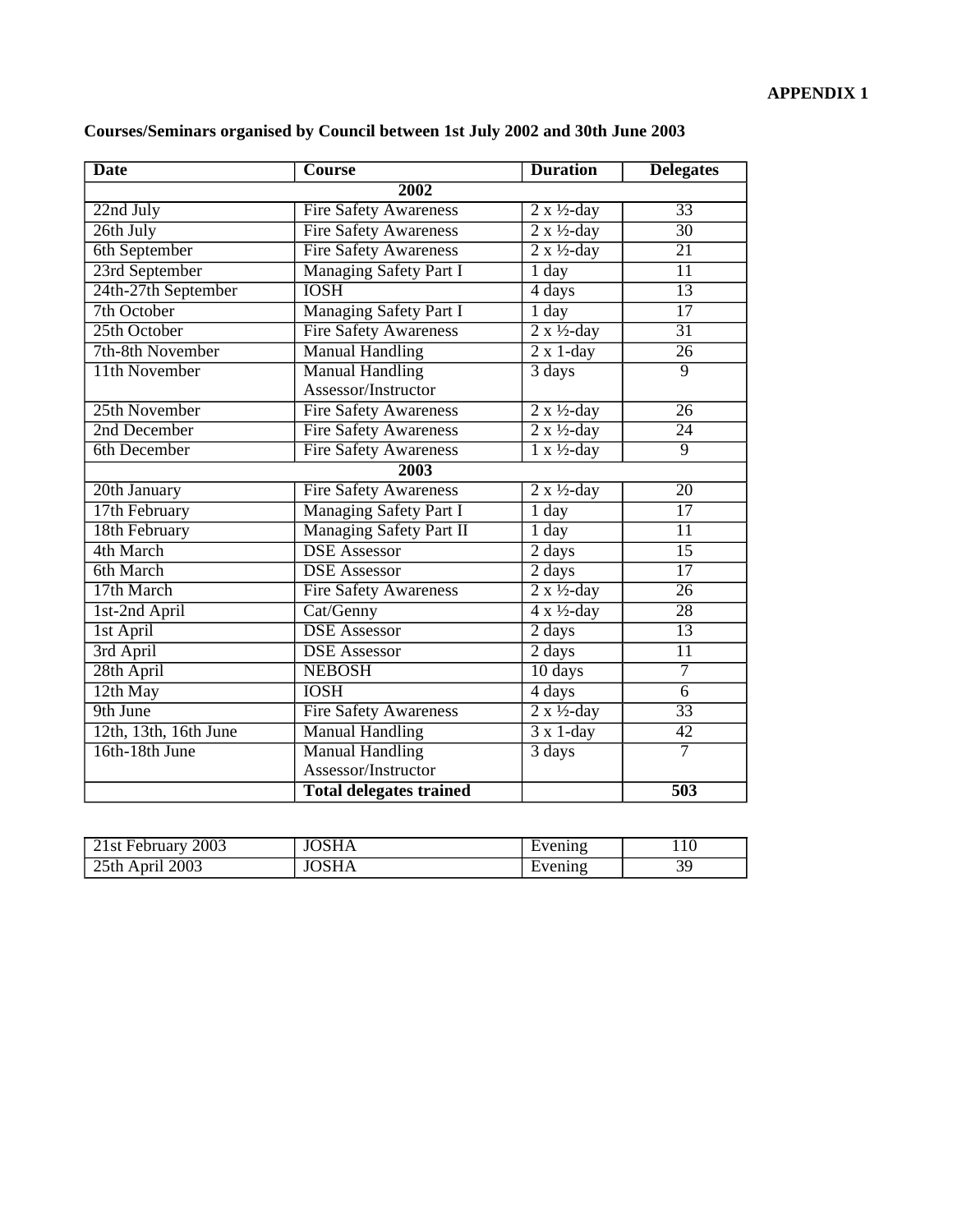## **THE JERSEY COUNCIL FOR SAFETY AND HEALTH AT WORK**

| Council                    | Mr. R. Staddon (Chairman)<br>Mr. N. Laugeard (co-opted from March 2002)<br>Mr. C.P. Lister<br>Mr. A. Allchurch<br>Mr. M. Baylem (until March 2003)<br>Mr. J. Drelaud (to December 2002)<br>Mr. C. Myers (ex officio) |
|----------------------------|----------------------------------------------------------------------------------------------------------------------------------------------------------------------------------------------------------------------|
|                            | Mr. D. Hull (from April 2003)                                                                                                                                                                                        |
| <b>Secretary/Treasurer</b> | Mrs. A. Le Voguer (appointed from 1st June 2002)                                                                                                                                                                     |
| <b>Address</b>             | Maison du Haut<br>Rue de Rondin<br><b>ST. MARY</b><br><b>JERSEY</b><br>JE3 3AE                                                                                                                                       |
| <b>Auditors</b>            | <b>BAKER HOMYARD</b><br>1st Floor<br><b>Huguenot House</b><br>28 La Motte Street<br><b>ST. HELIER</b><br><b>JERSEY</b><br>JE2 4SY                                                                                    |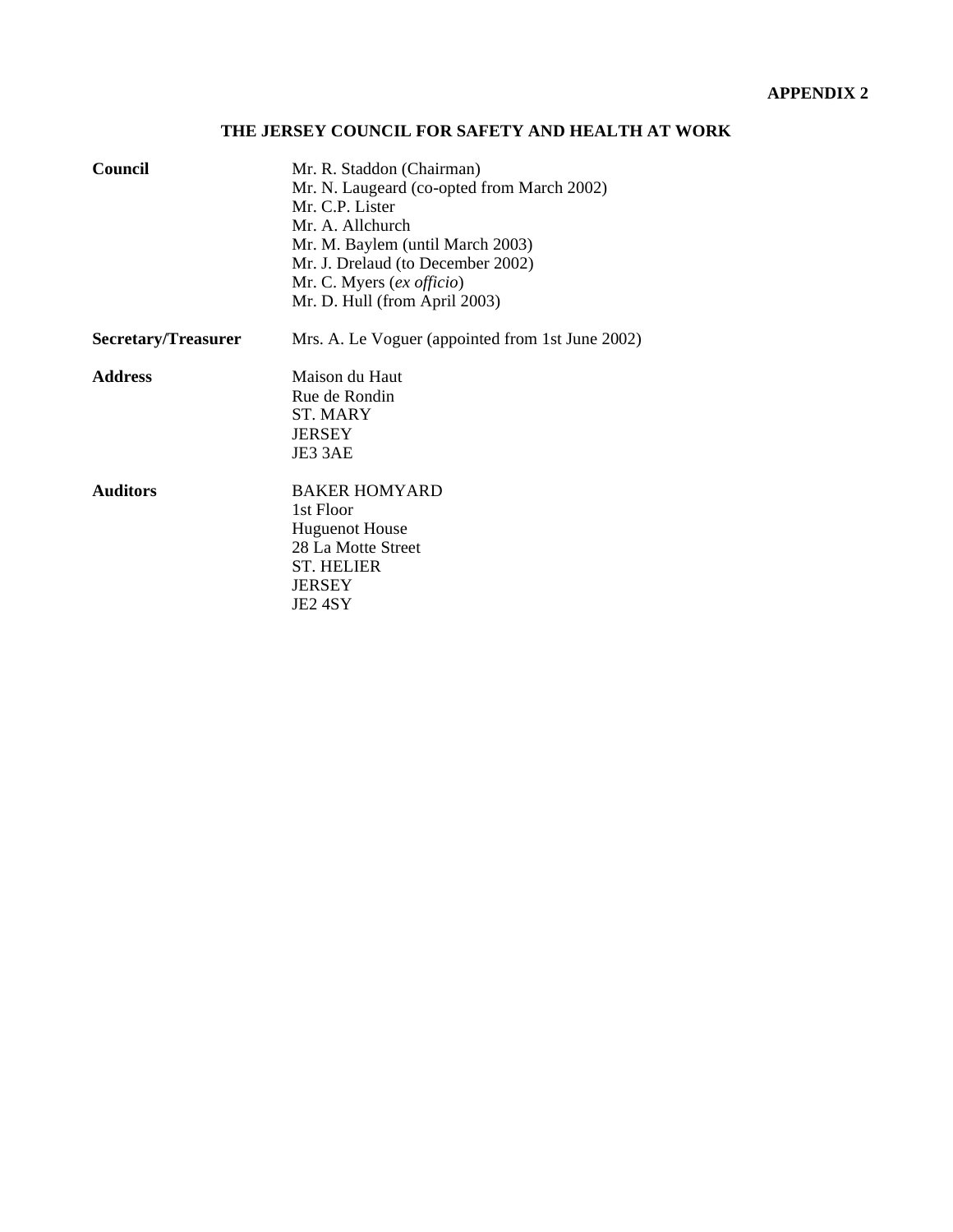## **REPORT OF THE AUDITORS to the President and members of the Social Security Committee of the States of Jersey**

We have audited the accounts of the Jersey Council for Safety and Health at Work on pages 3 to 5, which have been prepared under the historical cost convention and on the basis of the accounting policies set out on page 5.

## **Respective responsibilities of the council and auditors**

The council members are responsible for keeping accurate accounts and records of the council. It is our responsibility to form an independent opinion, based on our audit, on those accounts which have been prepared in accordance with United Kingdom accounting standards and to report our opinion to you. Our responsibilities, as independent auditors are established in Jersey, by Law, the United Kingdom Auditing Practices Board and by our profession's ethical guidance.

## **Basis of opinion**

We conducted our audit in accordance with Auditing Standards issued by the United Kingdom Auditing Practices Board. An audit includes examination, on a test basis, of evidence relevant to the amounts and disclosures in the accounts. It also includes an assessment of the significant estimates and judgements made by the council members in the preparation of the accounts, and of whether the accounting policies are appropriate to the council's circumstances, consistently applied and adequately disclosed.

We planned and performed our audit so as to obtain all the information and explanations which we considered necessary in order to provide us with sufficient evidence to give reasonable assurance that the accounts are free from material misstatement, whether caused by fraud or other irregularity or error. In forming our opinion we also evaluated the overall adequacy of the presentation of information in the accounts.

## **Opinion**

In our opinion the accounts give a true and fair view of the state of affairs of the council as at 30 June 2003 and of its net surplus for the year then ended.

BAKER HOMYARD

Jersey, Channel Islands

Date: 6 January 2004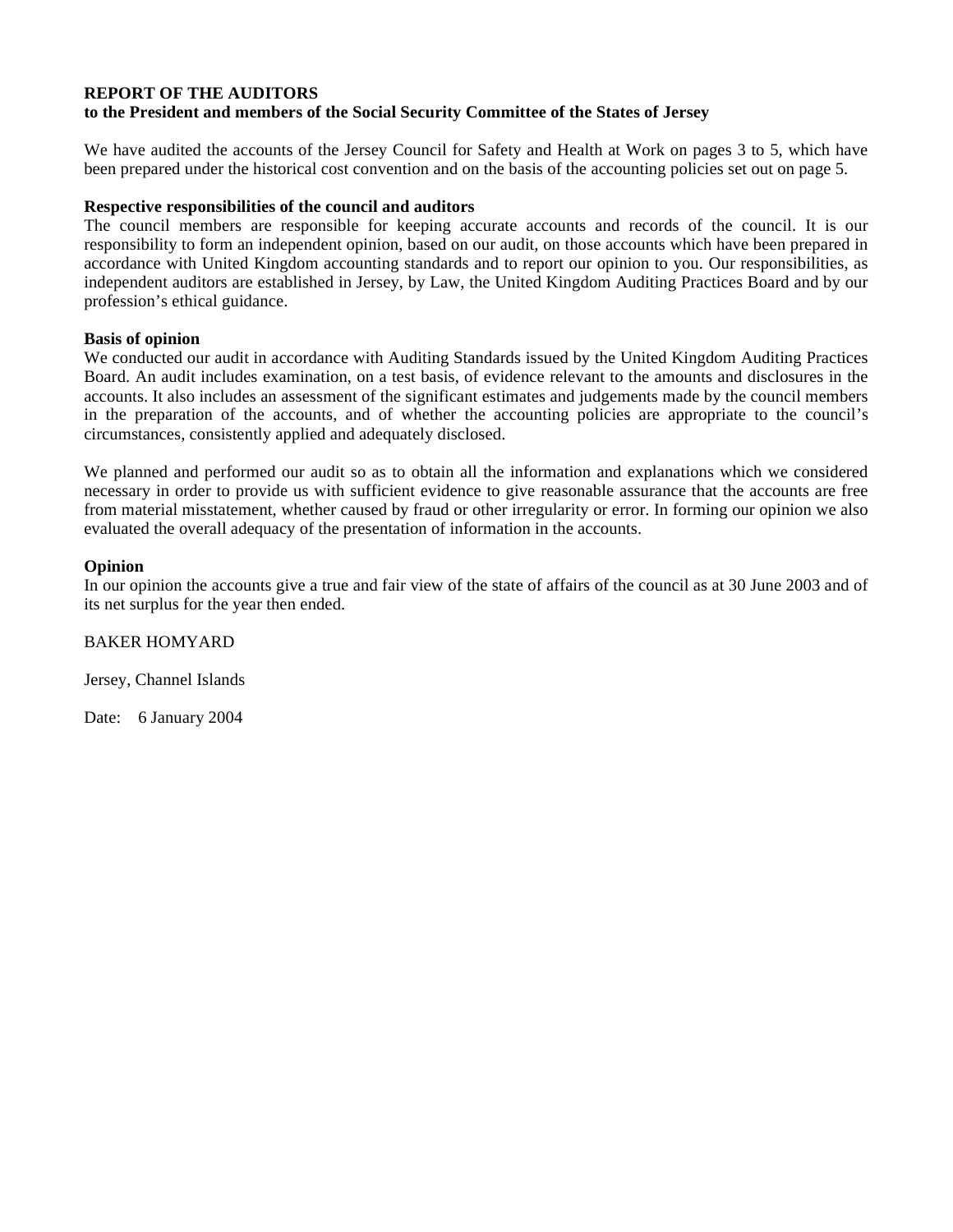## **INCOME AND EXPENDITURE ACCOUNT AT 30TH JUNE 2003**

|                                            | <b>Note</b>    | 2003      | 2002   |
|--------------------------------------------|----------------|-----------|--------|
|                                            |                | £         | £      |
| <b>INCOME</b>                              |                |           |        |
| Grant – Social Security Committee          | 1              | 25,000    | 35,000 |
| Training courses and conference fees       | $\overline{2}$ | 48,799    | 38,465 |
| <b>Bank</b> interest                       |                | 687       | 1,073  |
| Telephone helpline                         |                | 23        |        |
| <b>JOSHA</b>                               | 3              | 1,455     |        |
| Miscellaneous                              |                |           | 41     |
|                                            |                | 75,988    | 74,953 |
| <b>EXPENDITURE</b>                         |                |           |        |
| Training courses, conferences and seminars |                | 54,373    | 27,209 |
| Administration                             |                | 24,997    | 26,891 |
| Equipment                                  |                | 448       | 2,167  |
| <b>Educational materials</b>               |                | 3,967     | 2,254  |
| Advertising and promotions                 |                | 3,867     | 1,223  |
| Grants/subscriptions                       |                | 2,938     | 396    |
| Insurances                                 |                | 72        | 451    |
| Audit                                      |                | 875       | 500    |
| Telephone helpline                         |                | 13,369    | 9,554  |
| <b>JOSHA</b>                               | 3              | 10,841    |        |
|                                            |                | 115,747   | 70,645 |
| NET (LOSS)/SURPLUS FOR THE YEAR            |                |           |        |
| TRANSFERRED TO ACCUMULATED                 |                | (39, 759) | 4,308  |
| <b>FUND</b>                                |                |           |        |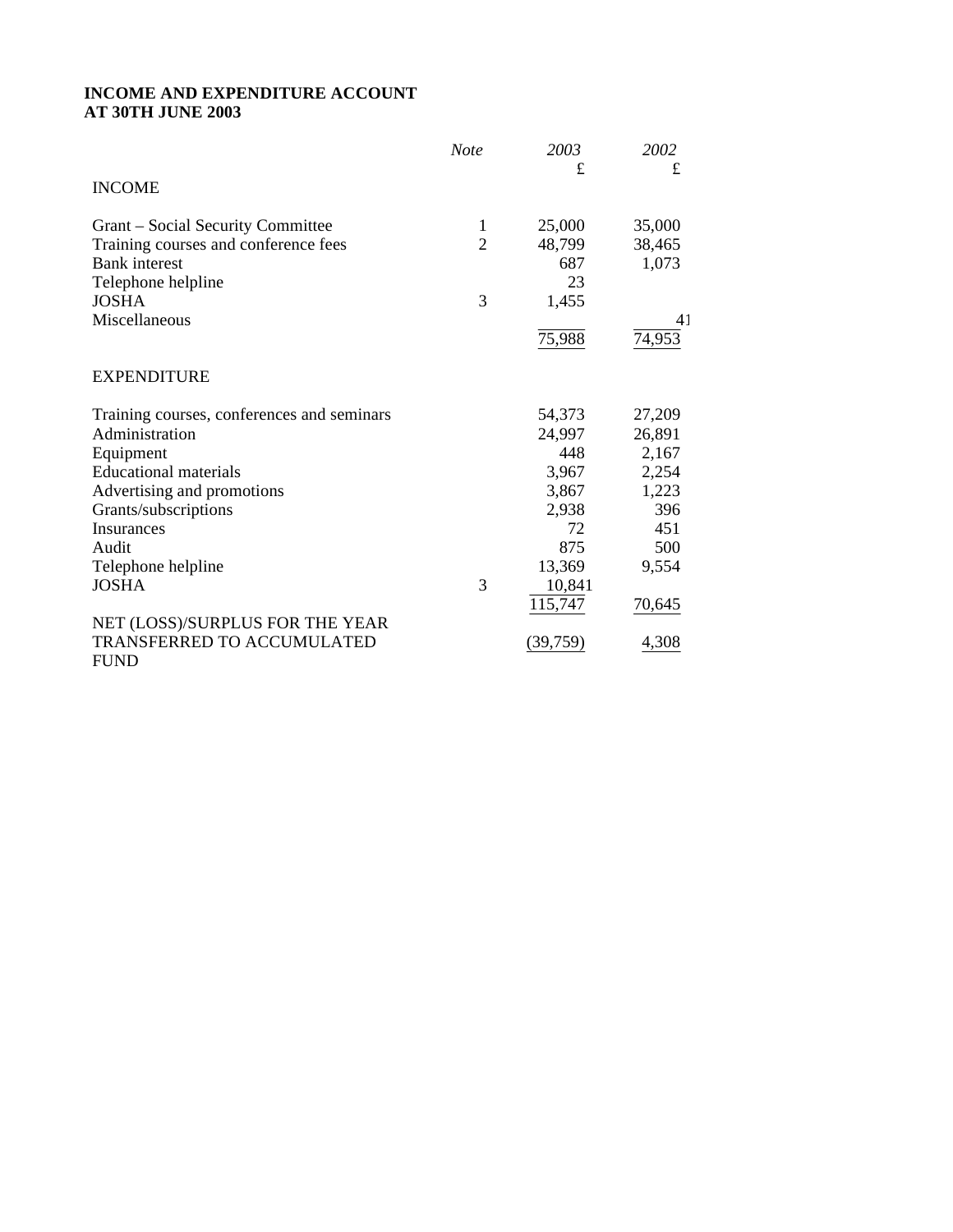## **BALANCE SHEET at 30th JUNE 2003**

|                                                                                                                     | 30th June 2003  |                               | 30th June 2002  |                           |
|---------------------------------------------------------------------------------------------------------------------|-----------------|-------------------------------|-----------------|---------------------------|
| <b>ASSETS EMPLOYED</b>                                                                                              | $\pounds$       | £                             | £               | £                         |
| <b>CURRENT ASSETS</b><br>Cash at bank<br>Lloyds Bank Plc.<br>High interest account<br>Cash in hand                  | 39,126          |                               | 71,522          |                           |
|                                                                                                                     |                 | 39,126                        |                 | 71,614                    |
| Debtors                                                                                                             |                 | 5 <sup>2</sup><br>39,662      |                 | 4,648<br>76,262           |
| <b>CURRENT LIABILITIES</b><br>Creditor<br>Grant in advance                                                          | 6,881<br>22,500 | 29,381<br>10,281              | 3,722<br>22,500 | 26,222<br>50,040          |
| <b>FUNDS EMPLOYED</b>                                                                                               |                 |                               |                 |                           |
| <b>ACCUMULATED FUND</b><br>Balance at 1st July 2002<br>Net (loss)/surplus for the year<br>Balance at 30th June 2003 |                 | 50,040<br>(39, 759)<br>10,281 |                 | 45,732<br>4,308<br>50.040 |

Members

R. Staddon

Date: 23rd December 2003